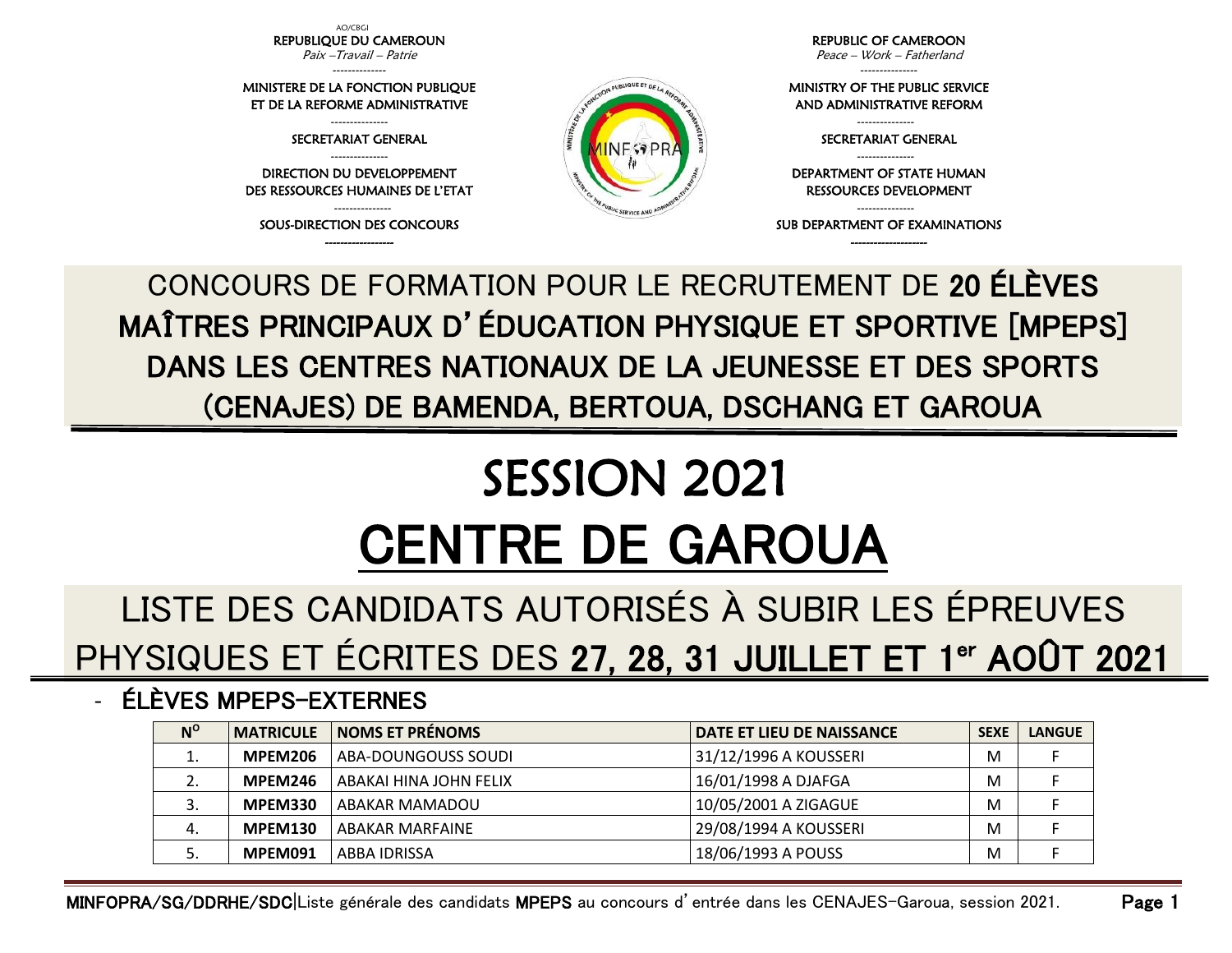| 6.  | <b>MPEM191</b> | ABBA MALLOUM                     | 15/07/1996 A MORA            | M | $\mathsf F$ |
|-----|----------------|----------------------------------|------------------------------|---|-------------|
| 7.  | <b>MPEM101</b> | ABDOULAYE SALI                   | 25/09/1993 A LOLODORF        | M | F           |
| 8.  | <b>MPEM141</b> | ABDOULAZIZ HAMANA                | 31/01/1995 A BOGO            | M | F           |
| 9.  | <b>MPEM155</b> | <b>ABOUBAKAR SALI</b>            | 29/07/1995 A MAROUA          | M | F           |
| 10. | <b>MPEN195</b> | ABOUBAKAR SIDDIKI                | 17/08/1996 A NGAOUNDERE      | M | F           |
| 11. | MPEG095        | AHMADOU OUSSOUMANOU              | 07/08/1993 A MBE             | M | F           |
| 12. | <b>MPEM032</b> | ALHADJI ABDOUL HAYOU             | 04/02/1991 A MORA            | M | F           |
| 13. | <b>MPEM105</b> | AMADA OUMATE                     | 03/11/1993 A MORA            | M | F.          |
| 14. | <b>MPEG250</b> | AMIL TODOU MADOU TIZI            | 20/02/1998 A OURO ALKALI     | M | F           |
| 15. | MPEG131        | <b>AMINATOU RABE</b>             | 30/08/1994 A YAGOUA          | F | F           |
| 16. | MPEN076        | AOUDOU FALAMA                    | 02/01/1993 A KOLOFATA        | M | F           |
| 17. | MPEG259        | <b>AOUTAKSA LABAY THIERRY</b>    | 01/07/1998 A NGONG           | M | F           |
| 18. | <b>MPEM230</b> | AOUWALOU DAIROU DAIROU           | 22/07/1997 A DJIDOMA         | M | F           |
| 19. | <b>MPEN267</b> | ARIELLE NDO MELISSA              | 15/10/1998 A NGAOUNDERE      | F | F           |
| 20. | <b>MPEN197</b> | ATTA MAIMOUNA ADJE               | 06/09/1996 A ZOUZA GARE      | F | F           |
| 21. | MPEG247        | <b>AYOUBA SALI</b>               | 18/01/1998 A BABOURI         | M | F           |
| 22. | MPEN048        | AZABO BAINO GREGOIRE             | 20/11/1991 A DOUALA          | M | F           |
| 23. | MPEG282        | <b>BACHIROU BOUBA</b>            | 01/04/1999 A MAROUA          | M | F           |
| 24. | MPEG140        | <b>BAIMA JULES</b>               | 15/01/1995 A NGONG           | M | F           |
| 25. | <b>MPEM296</b> | <b>BAROUNGA ADAM</b>             | 31/12/1999 A KOUSSERI        | M | F           |
| 26. | MPEG271        | <b>BAYAM PROSPER COLINS</b>      | 26/10/1998 A GAROUA          | M | F           |
| 27. | <b>MPEN212</b> | <b>BELLA HIMI JUDAS</b>          | 04/03/1997 A NGAOUNDERE      | M | F           |
| 28. | <b>MPEM227</b> | <b>BITADA STEPHANIE PARFAITE</b> | 15/07/1997 A MAROUA          | F | F           |
| 29. | <b>MPEM057</b> | DAAMO JEAN PIERRE                | 05/01/1992 A FIRI            | M | F           |
| 30. | <b>MPEN086</b> | DEUDJUI IRENE LARISSA            | 05/04/1993 A NKONGSAMBA      | F | F           |
| 31. | MPEM074        | <b>DIBEINA ANTOINE</b>           | 18/12/1992 A GUERE           | M | F           |
| 32. | <b>MPEN080</b> | <b>DJIVIT MASSAI</b>             | 13/02/1993 A BOULA IBIB      | M | F           |
| 33. | MPEG342        | ETSIAZE NGUEKING STELLA          | 16/10/2002 A FONGO-TONGO     | F | F           |
| 34. | MPEG019        | FAWA MERSIA VALENTIN             | 27/08/1990 A GAROUA          | M | F           |
| 35. | <b>MPEG202</b> | FIRIDA DILMAIGUE NICOLE          | 25/11/1996 A GAROUA          | F | F           |
| 36. | <b>MPEN201</b> | <b>GORONGO GUY GHISLAIN</b>      | 25/11/1996 A NGAOUNDERE      | M | F           |
| 37. | <b>MPEG189</b> | <b>GUEIME ABBA MEY-ALI</b>       | 24/06/1996 A WOULKY          | M | F           |
| 38. | <b>MPEM194</b> | HAMADOU OUSMANA                  | 08/08/1996 A DJARENGOL-KODEK | M | F           |
| 39. | MPEG007        | <b>HAMADOU SANDA</b>             | 16/02/1990 A MAROUA          | M | F           |
| 40. | <b>MPEG295</b> | HAMAN DJIDDA                     | 05/10/1999 A GAROUA          | M | F           |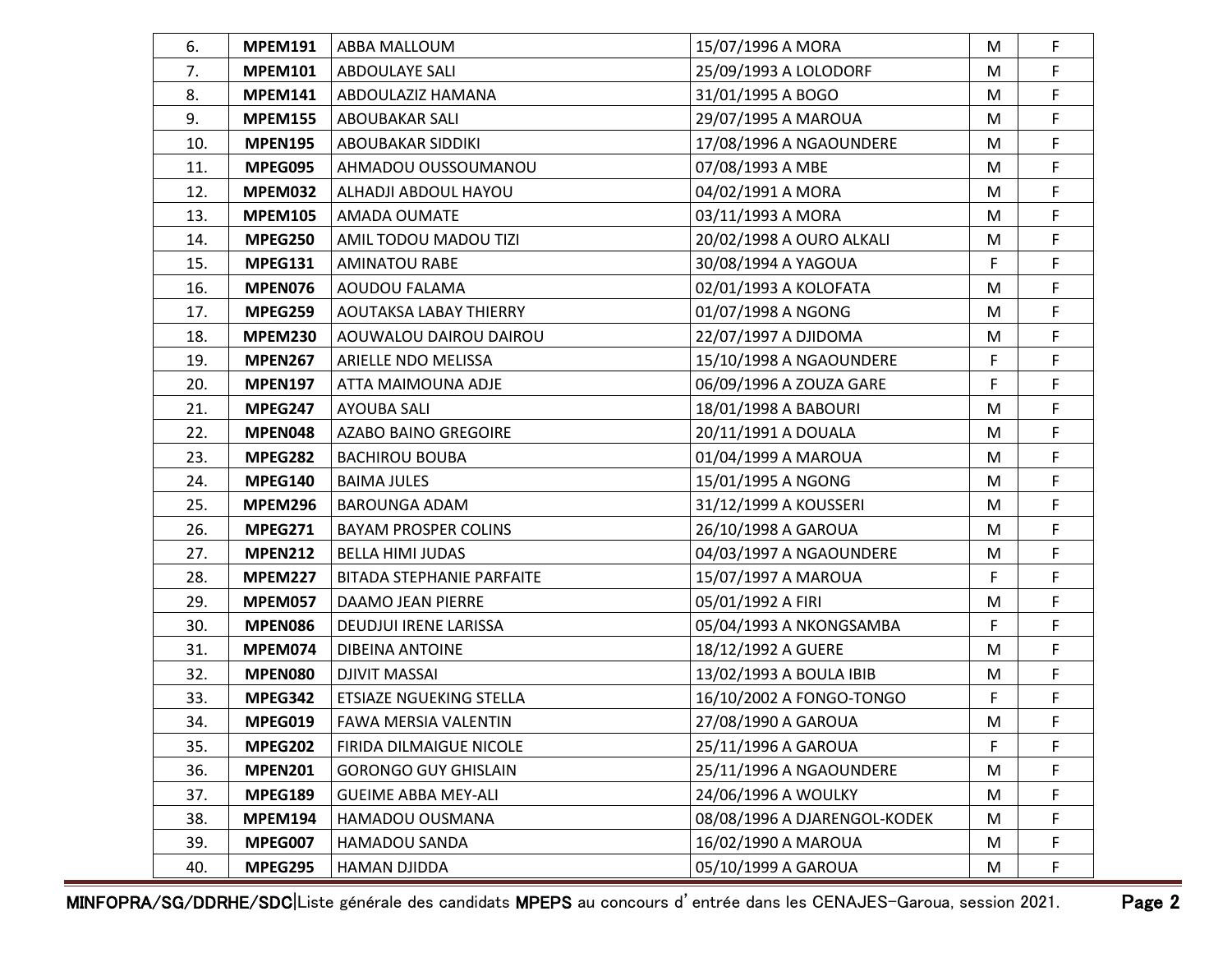| 41. | MPEG027        | HANNA WADA KALNIGA GERMAINE | 17/12/1990 A YAGOUA         | F  | $\mathsf F$ |
|-----|----------------|-----------------------------|-----------------------------|----|-------------|
| 42. | MPEG238        | HINTOUWAMDI BLAISE          | 25/09/1997 A YAOUNDE        | M  | F           |
| 43. | MPEG329        | <b>IPRALE JUSTINE</b>       | 26/04/2001 A GAROUA         | F  | F           |
| 44. | <b>MPEM248</b> | JUMP ZOURMBA APPOLINAIRE    | 27/01/1998 A ZIDIM          | M  | F           |
| 45. | MPEG266        | KOKI BLANDAFDEU             | 18/09/1998 A FIGUIL         | M  | F           |
| 46. | MPEG228        | KOLWE DANGA FREDERIC        | 18/07/1997 A GAROUA         | M  | F           |
| 47. | <b>MPEG107</b> | <b>KONDA FLORENCE</b>       | 27/11/1993 A TCHAMBA        | F  | F           |
| 48. | MPEG051        | LAMINOU HAMAN               | 26/11/1991 A DOURBEYE       | M  | F           |
| 49. | MPEM077        | <b>LAWA BALANDI</b>         | 05/01/1993 A GOLONGHINI     | M  | F           |
| 50. | MPEM073        | LIDAM BISNA RODOLPHE        | 12/11/1992 A TCHOLLIRE      | M  | F           |
| 51. | <b>MPEG153</b> | MAISSENSO ANGELINE          | 09/06/1995 A TOULOUM        | F  | F           |
| 52. | <b>MPEN113</b> | <b>MALAM IBRAHIM</b>        | 20/01/1994 A MABENDOU       | M  | F           |
| 53. | <b>MPEM090</b> | <b>MBEDA MBAKINE</b>        | 17/06/1993 A ILIR MOUTOURWA | M  | F           |
| 54. | MPEG261        | MEMADJI JOSEPHINE           | 03/08/1998 A GAROUA         | F  | F           |
| 55. | <b>MPEM110</b> | MOHAMADOU AMIN BAOUA        | 17/12/1993 A MAROUA         | M  | F           |
| 56. | <b>MPEM088</b> | MOHAMADOU KABLAMA           | 17/04/1993 A MORA           | M  | F           |
| 57. | <b>MPEM281</b> | MOUBA'ARAK MOUSSA           | 04/03/1999 A MAROUA         | M  | F           |
| 58. | <b>MPEM172</b> | NAMIDI TOUMBA ANGELINE      | 05/01/1996 A SALAK-MAROUA   | F  | F           |
| 59. | <b>MPEM290</b> | NDIKWA DJARMAILA BONIFACE   | 05/06/1999 A MAROUA         | M  | F           |
| 60. | <b>MPEM134</b> | NDOUKMA AVANKWO SOLANGE     | 11/09/1994 A GAROUA         | F  | F           |
| 61. | <b>MPEM038</b> | <b>NEMBE SOUWE</b>          | 27/06/1991 A LALIPAKI       | M  | F           |
| 62. | <b>MPEM264</b> | NGNANONE WASSAIN EMMA       | 01/09/1998 A KAELE          | F  | F           |
| 63. | <b>MPEM005</b> | NSAH ZOUFANE IOULIA         | 31/01/1990 A TOUBORO        | F  | F           |
| 64. | MPEG099        | <b>OMMEL ISABELLE</b>       | 08/09/1993 A BABLA          | F  | F           |
| 65. | MPEG081        | <b>OUMAROU MOKTAR</b>       | 15/02/1993 A GUIDER         | M  | F           |
| 66. | <b>MPEM067</b> | <b>OUSMANOU ALIOU</b>       | 18/06/1992 A MAROUA         | M  | F           |
| 67. | MPEG327        | PAFING SADAME               | 13/02/2001 A DJALOUMI       | M  | F           |
| 68. | MPEG011        | RANAVA SOUNBI               | 06/04/1990 A KOZA           | M  | F           |
| 69. | MPEG193        | SADJO SAMADINE              | 28/07/1996 A MINDIF         | M  | F           |
| 70. | MPEG242        | SANDA DADI                  | 13/11/1997 A BIDZAR         | M  | F           |
| 71. | MPEG241        | SECVOU JOSUE                | 27/10/1997 A GAROUA         | M  | F           |
| 72. | <b>MPEN262</b> | SOKENG VANELLE KALAURE      | 24/08/1998 A NGAOUNDERE     | F. | F           |
| 73. | <b>MPEN162</b> | <b>SOULEY JULES JULES</b>   | 10/09/1995 A YANLI          | M  | F           |
| 74. | <b>MPEM215</b> | SOUMAYI MAKASSOU JOSEPH     | 15/04/1997 A MOKOLO         | M  | F           |
| 75. | <b>MPEG286</b> | SOUNTANVAN VOUNZIA AYMAR    | 17/04/1999 A GAROUA         | M  | F           |